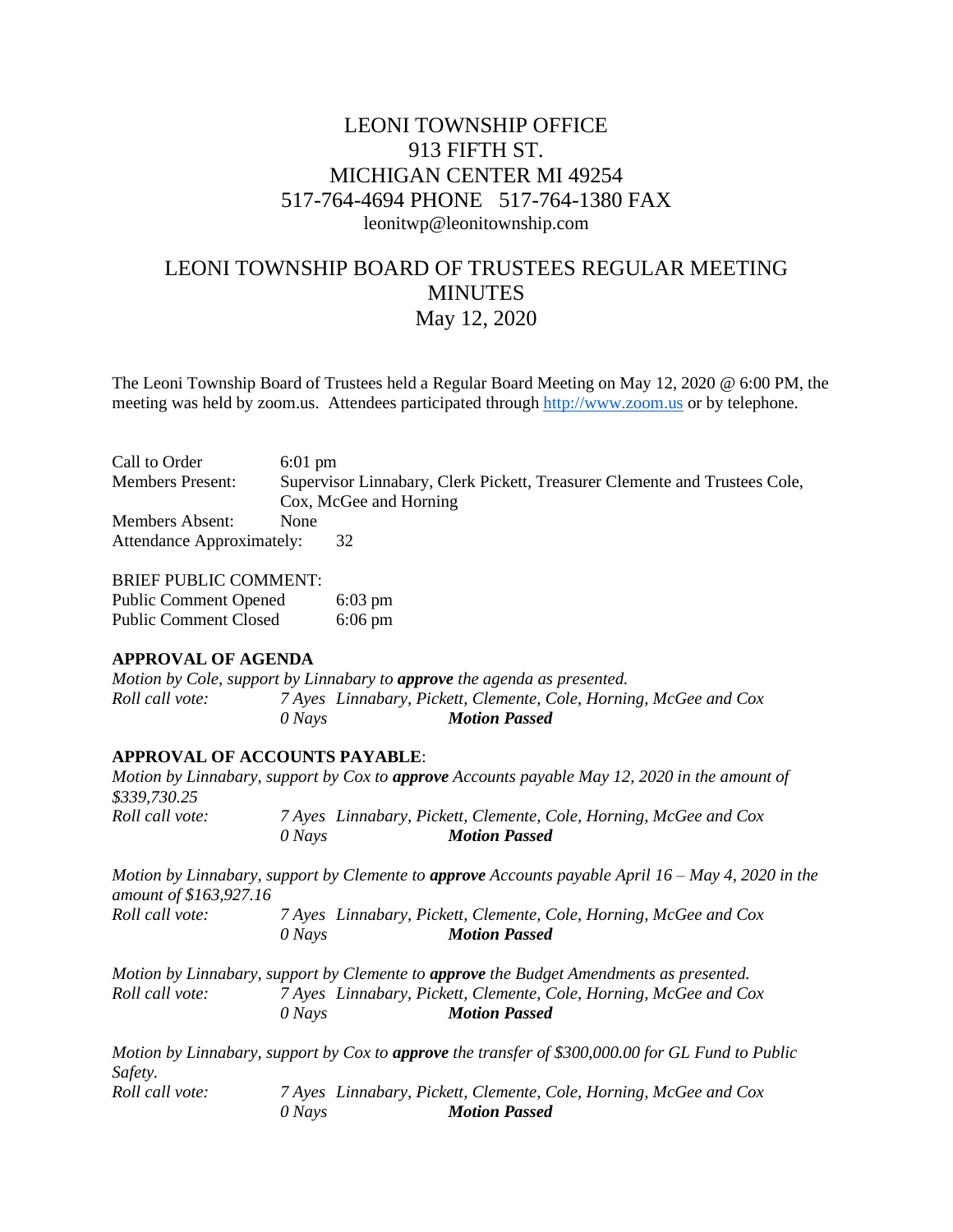## **CONSENT AGENDA:**

*Motion by Linnabary, support by Clemente to approve the Consent Agenda as presented. Roll call vote: 7 Ayes Linnabary, Pickett, Clemente, Cole, Horning, McGee and Cox 0 Nays Motion Passed*

#### **OLD BUSINESS:**

1. Parks and Recreation Committee *Motion by Linnabary, support by McGee to approve the nominations for the reinstated Parks and Recreation Committee; committee members to be Judy Southworth (EJ), John Spencer (EJ), Eugene Weber (GL), Debbie Chambers (MC), and Howard Linnabary (MC). Roll call vote: 7 Ayes Linnabary, Pickett, Clemente, Cole, Horning, McGee and Cox 0 Nays Motion Passed*

2. 90 Days Resolution for Remote Meeting during Covid-19 *Motion by McGee, support by Cole to remove from old Business and table indefinitely. Roll call vote: 7 Ayes Linnabary, Pickett, Clemente, Cole, Horning, McGee and Cox 0 Nays Motion Passed*

#### **NEW BUSINESS:**

1. Clarification on LLC Name for Greehaus litigation (No new language) *Motion by McGee, support by Clemente to allow Cullen Harkness to change the name from Greenzone to 420 Meds LLC on the settlement agreement between Leoni and Montrowe LLC. Roll call vote: 6 Ayes Linnabary, Pickett, Clemente, Horning, McGee and Cox 1 Nays Cole Motion Passed*

2. Thrush Road Lift Station Quote from JETT Pump and Valve LLC for \$16,522.91 from sewer maintenance fund.

*Motion by Cole, support by Pickett to approve option#3 to purchase the replacement pump to be paid from the sewer maintenance fund from JETT Pump and Valve LLC for the amount of \$16,522.91. Roll call vote: 7 Ayes Linnabary, Pickett, Clemente, Cole, Horning, McGee and Cox 0 Nays Motion Passed*

3. UFS Resolution concerning Water service rates (Water Rates) *Motion by Clemente, support by Pickett to approve the UFS Resolution as presented. Roll call vote: 7 Ayes Linnabary, Pickett, Clemente, Cole, Horning, McGee and Cox 0 Nays Motion Passed*

4. Mutual NDA Confidential Agreement (Consumers Energy Gray Water) *Motion by Pickett, support by Linnabary to approve signing the Mutual NDA Confidential Agreement with Consumers Energy with approval from Township Attorney Guy Conti. Roll call vote: 7 Ayes Linnabary, Pickett, Clemente, Cole, Horning, McGee and Cox 0 Nays Motion Passed*

5. PSA for MBR Improvement Project (Filter Replacement) *Motion by Clemente, support by Pickett to approve entering into the PSA with F&V for the MBR Improvement Project for \$396,000.00 to be billed monthly on the percentage of work completed to be paid out of the Sewer Maintenance Fund as a Capital Expense. Roll call vote: 7 Ayes Linnabary, Pickett, Clemente, Cole, Horning, McGee and Cox 0 Nays Motion Passed*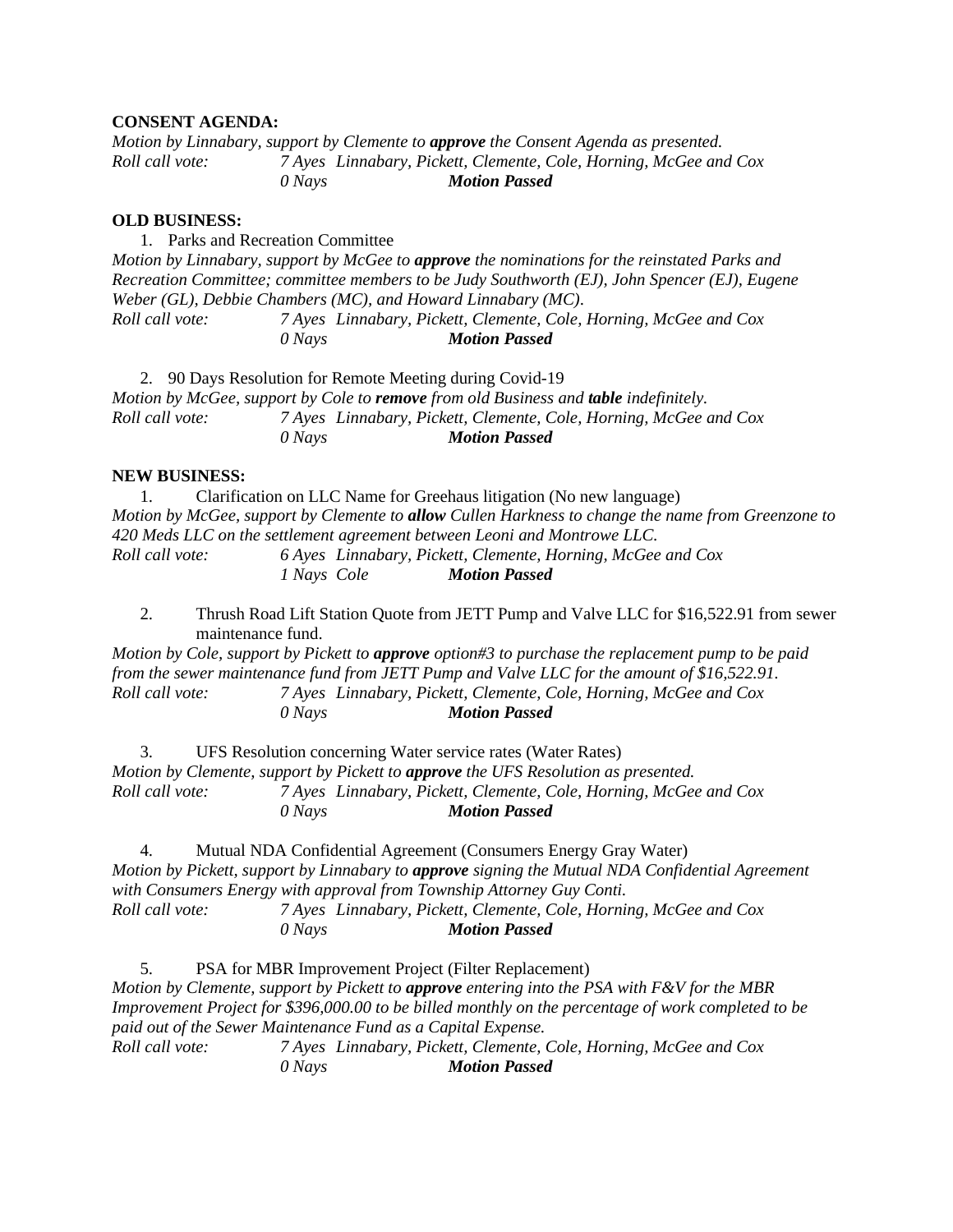6. Project Plan Development for SRF application (Filter Replacement) *Motion by Clemente, support by Cox to approve the Leoni Township Wastewater Treatment Plant (WWTP) Clean Water State Revolving Fund (CWSRF) Project Plan Proposal for Professional Engineering Services in the lump sum of \$23,000.00 payable from the sewer fund and classified as a capital expense.*

*Roll call vote: 7 Ayes Linnabary, Pickett, Clemente, Cole, Horning, McGee and Cox 0 Nays Motion Passed*

7. MBR Expansion Study for additional capacity (Filter Expansion) *Motion by Cole, support by Pickett to approve the MRB Expansion Study from F&V for Filter Replacement Project at the WWTP in the amount of \$17,800 to be paid from the sewer maintenance fund. Roll call vote: 7 Ayes Linnabary, Pickett, Clemente, Cole, Horning, McGee and Cox 0 Nays Motion Passed*

8. F&V Update on all projects current and upcoming. *Discussion with Matthew Johnson on all current and up and coming projects and developing reports to show the process and progress of each.*

9. Policy for Disease Exposure Control Directive -COVID-19 (Coronavirus) *Motion by Pickett, support by McGee to approve the Policy as presented for putting in place a Disease Exposure Control Directive.*

*Roll call vote: 7 Ayes Linnabary, Pickett, Clemente, Cole, Horning, McGee and Cox 0 Nays Motion Passed*

10. DNR Recreational Passport Grant-Leoni Mill Pond

*Motion by McGee, support by Cole to approve the amended resolution as written for the DNR Recreational Passport Grant for the Leoni Mill Pond to allow continuation of the grant application process.*

*Roll call vote: 7 Ayes Linnabary, Pickett, Clemente, Cole, Horning, McGee and Cox 0 Nays Motion Passed*

*0 Nays Motion Passed*

11. Rate Reduction Request During Covid-19 *Motion by McGee, support by Pickett to adopt the language suggestion from Township Attorney Guy Conti in his email to Howard Linnabary as our standard response to all COVID related rate reduction requests regarding water and/or sewer usage for uniform treatment of all. Roll call vote: 7 Ayes Linnabary, Pickett, Clemente, Cole, Horning, McGee and Cox*

#### **DISCUSSION:**

1. Late fees and penalties associated with delinquent sewer, water, misc. receivables, and special assessments for transfer to winter taxes.

*Discussion with Treasurer Patrick Clemente on working with Attorney Guy Conti and drafting temporary resolution to suspend late fees and penalties during the Covid-19 pandemic*

2. Vactor Truck Purchase

*Matthew Johnson from F&V discussed options for the Saw Grant and available advantages and disadvantages to the Township with a purchase of a used Vactor Truck.*